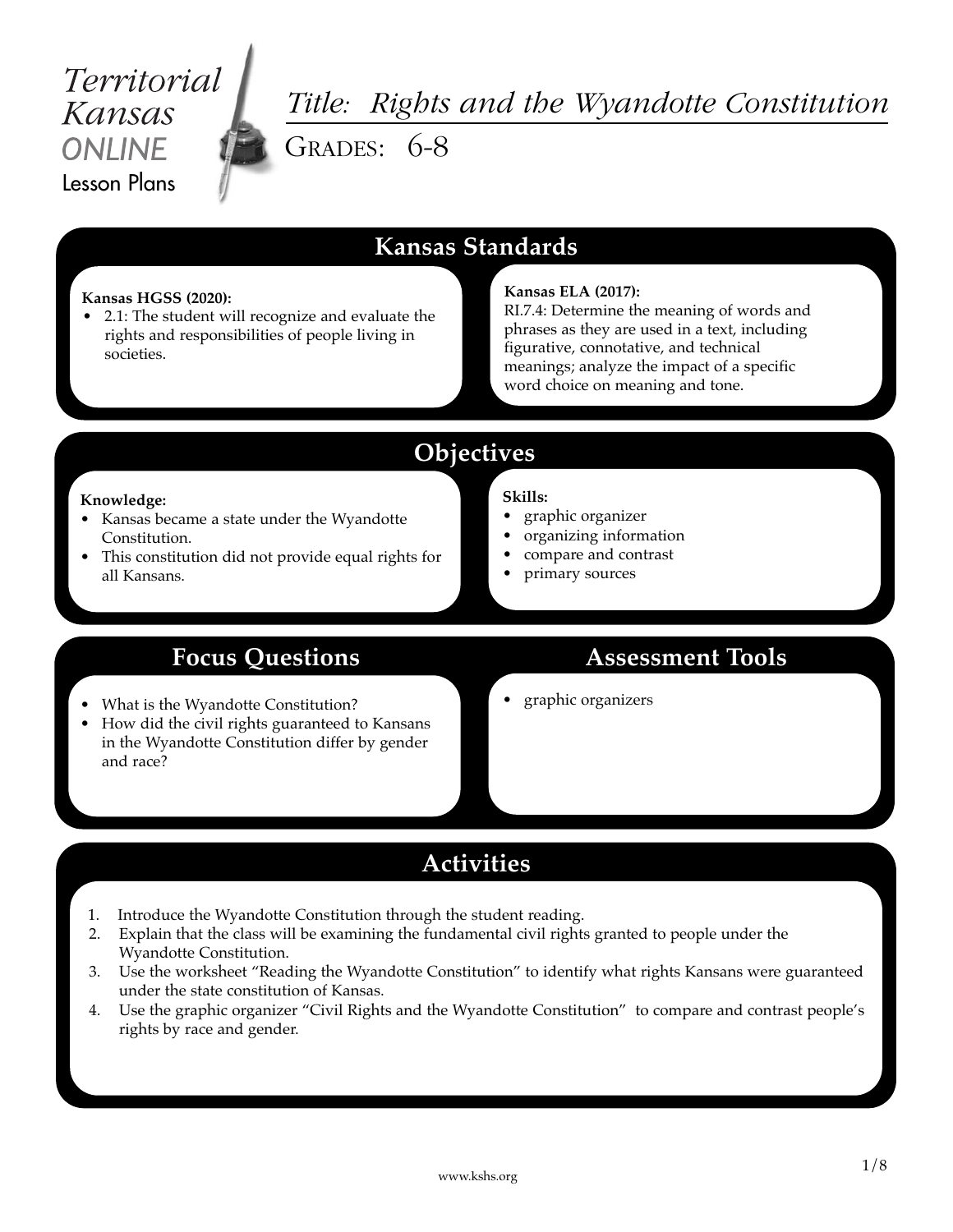

# T EACHING I NSTRUCTIONS

*Prior Knowledge*

Students

- understand the purpose of a state constitution
- have a basic understanding of the Kansas territorial period
- can define the term "civil rights."

## *Lesson Background*

The original Kansas Constitution is often called the Wyandotte Constitution because the constitutional convention responsible for writing it met in Wyandotte, Kansas Territory. Four constitutions for the state of Kansas were written in Kansas Territory. Each was named after the place it was written. The Wyandotte Constituion is the one approved by the voters and signed by the president.

The purpose of this lesson is to explore the fundamental civil rights granted to Kansans under the Wyandotte Constitution. To fully understand this it is necessary to understand the context in which the constitution was created. See the Student Reading included in this lesson for an explanation of the process a constitution went through when being developed.

Although the Wyandotte Constitution made slavery illegal in Kansas, it did not guarantee equal rights to everyone. The Wyandotte Constitution is a complex document. This lesson deals only with how peoples' civil rights differed because of race and gender according to the constitution.

|                                                                                                                | Who has the<br>right to be<br>free from<br>slavery? | Who has<br>the right<br>to vote? | Who has the<br>right to hold a<br>legislative<br>office? | Who has the<br>right to hold<br>an executive<br>office? | Who has the<br>right to vote in<br>school<br>elections? | Who has the<br>right to be in<br>the militia? | Who has the<br>right to own<br>property<br>separate from<br>his or her<br>spouse? | Who has<br>rights to the<br>possession<br>of his or her<br>children? |
|----------------------------------------------------------------------------------------------------------------|-----------------------------------------------------|----------------------------------|----------------------------------------------------------|---------------------------------------------------------|---------------------------------------------------------|-----------------------------------------------|-----------------------------------------------------------------------------------|----------------------------------------------------------------------|
| White-male<br>citizens of the<br><b>United States</b>                                                          | X                                                   | X<br>(21 years<br>& older)       | $\mathsf{X}$<br>(21 years<br>& older)                    | X                                                       | X<br>(21 years<br>& older)                              | X<br>(ages 21-<br>45)                         | X                                                                                 | X                                                                    |
| White-male<br>immigrants who<br>are not citizens of<br>U.S. but have filed<br>an intent to<br>become a citizen | X                                                   | X<br>(21 years<br>& older)       | X<br>(21 years<br>& older)                               | X                                                       | X<br>(21 years<br>& older)                              |                                               | X                                                                                 | X                                                                    |
| Male citizens of<br>other races (ex:<br>African American<br>and Native<br>American)                            | X                                                   |                                  |                                                          | X                                                       |                                                         |                                               | X                                                                                 | X                                                                    |
| White females,<br>U.S. citizens, and<br>non-citizens who<br>had filed an intent<br>to become a<br>citizen      | X                                                   |                                  |                                                          | X                                                       | X<br>(21 years<br>& older)                              |                                               | X                                                                                 | X                                                                    |
| Females of other<br>races (ex: African<br>American and<br>Native American)                                     | X                                                   |                                  |                                                          | X                                                       |                                                         |                                               | X                                                                                 | X                                                                    |

## *Worksheet Answers*

This lesson plan was prepared by the Education and Outreach Division, Kansas State Historical Society for Territorial Kansas Online. This cooperative project of the Kansas State Historical Society and the Kansas Collection, Spencer Research Library, University of Kansas was made possible with funds provided by the Institute of Museum and Library Services--National Leadership Grants Program. This lesson plan may be reproduced for classroom use. Any other use or distribution of this lesson plan MUST CREDIT Territorial Kansas Online; the Institute of Museum and Library Services; the Kansas State Historical Society; and the Kansas Collection, Spencer Research Library, University of Kansas.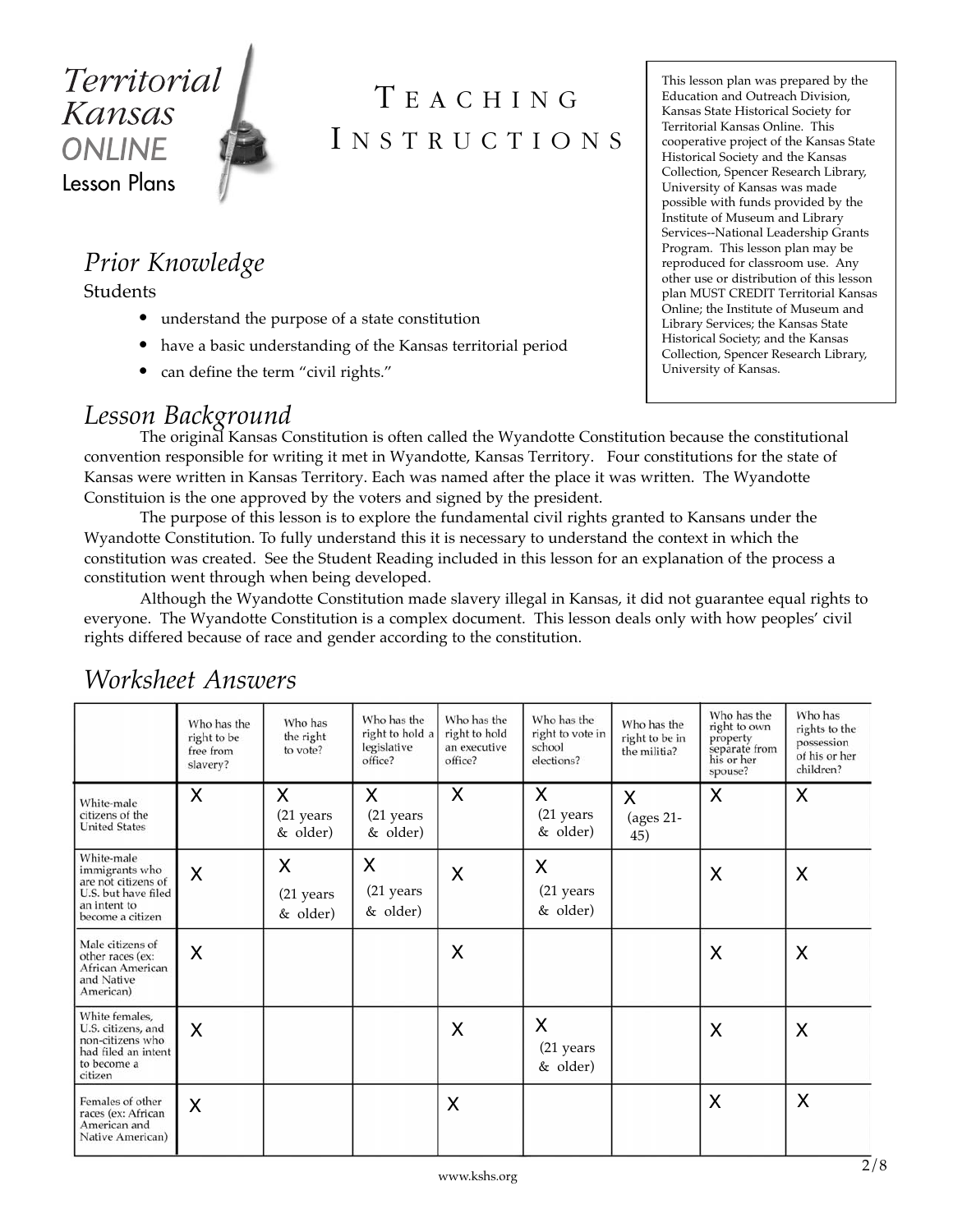

## *Lesson Extenders*

- 1. Constitutions change over time. Have students compare the rights guaranteed in the 1859 Wyandotte Constitution with those guaranteed today through consitututional amendments. The text of the Wyandotte Constitution, the original version of the Kansas Constitution, is item number 90272 on Kansas Memory, www.kansasmemory.org
- 2. Have students explore the concepts of judicial review, the role of the courts, and constitutional interpretation.
- 3. Have students explore why non-citizens were given the right to vote. This issue is discussed in a letter Thomas Ewing Jr. wrote to U.S. Senator Crittenden in a effort to convince the senator to support the Wyandotte Constitution. This letter is item number 948 in Kansas Memory, www.kansasmemory.org.
- 4. Have students research the rights of women and minorities in Kansas in 1861 compared with those in other states at the same time.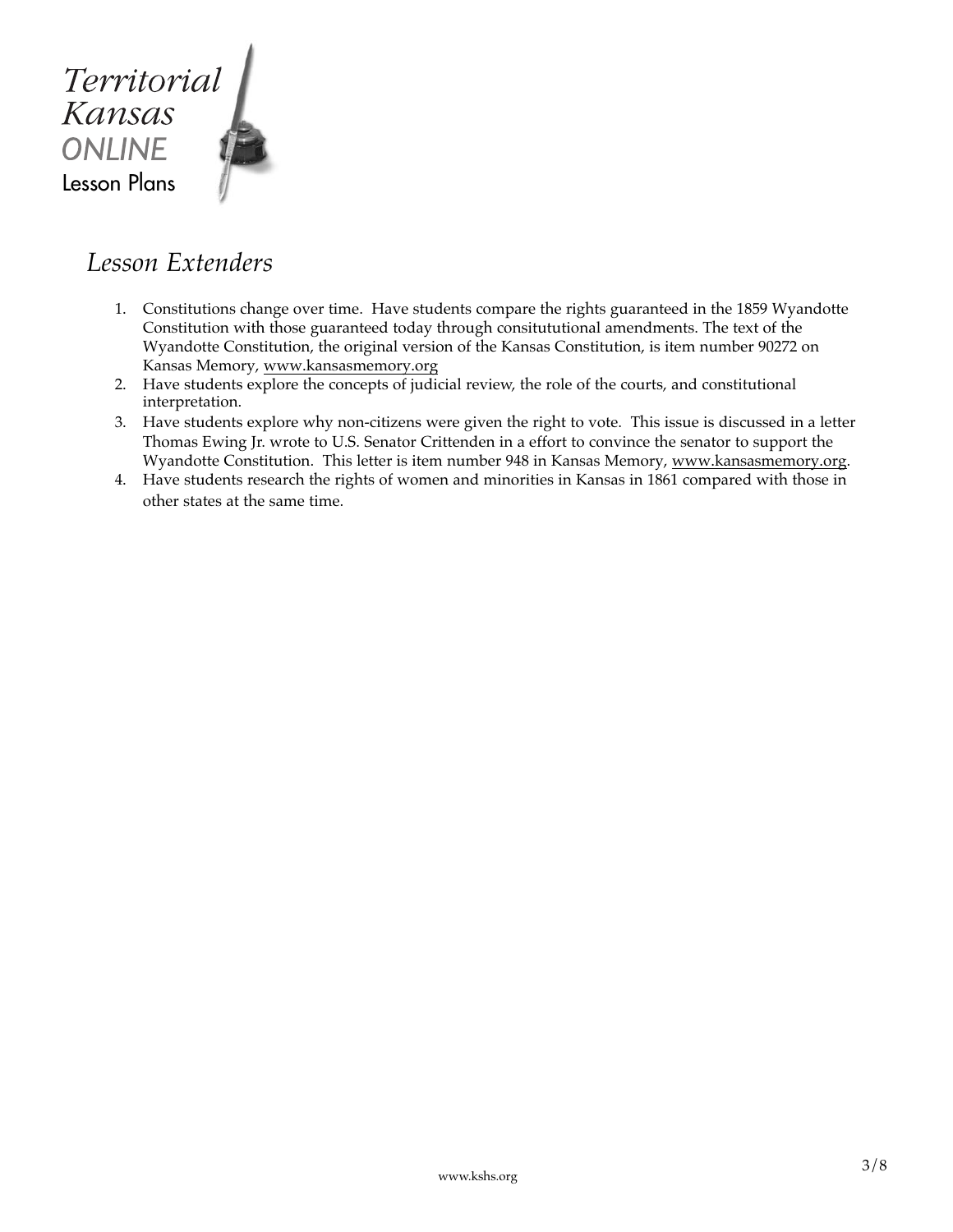

## STUDENT READING

## *What is the Wyandotte Constitution?*

The Wyandotte Constitution is the document under which Kansas became a state. It is the original version of the Kansas Constitution. The constitution records the basic laws for the state, determines the powers and duties of the government, and guarantees certain rights to those people being governed. Writers of the Wyandotte Constitution never planned for it to provide answers for every issue and question that might arise. Instead the constitution provided a basic structure for the state and guidance for solving problems throughout the life of the document. Issues could be resolved in any number of ways such as by the legislature, an amendment to the constitution, or through the judiciary process. This flexibility helps keep the constitution a current and viable document.

## *What was the process of writing a constitution in Kansas and getting it approved?*

The Kansas-Nebraska Act formed Kansas Territory and instructed residents to write a constitution and become a state. The process of creating a constitution begins with territorial voters electing delegates to a constitutional convention. These delegates gathered at the convention, discussed what they wanted the constitution to say, and wrote the constitution. Territorial voters then had to approve or reject the constitution. After being approved by territorial voters the Wyandotte Constitution then went to Washington where it was voted on and approved by Congress. The final step was the signature of the president of the United States.

## *When was the Wyandotte Constitution written?*

In July 1859 the delegation gathered in Wyandotte, Kansas Territory, to write a constitution. The product of this constitutional convention would become the fourth, and final, constitution written for the creation of the state of Kansas. The first three failed to make it through the process of becoming a constitution. All four constitutions were named after the towns in which they were written—Lecompton, Topeka, Leavenworth, and Wyandotte. President Buchanan signed the Wyandotte Constitution into law on January 29, 1861, and Kansas became the nation's 34th state.

## *Who wrote the Wyandotte Constitution?*

The Wyandotte Constitution was written by a delegation of men from Kansas Territory. Only men could vote or run for office according to the nation's laws in 1859. Clarina Nichols, a women's rights activist living in the territory, was allowed to listen to the discussions taking place in the constitutional convention. When the delegates took breaks she lobbied that the constitution provide women with more rights than they had throughout most of the nation. Any rights specifically granted to women in the Wyandotte Constitution are attributed to her.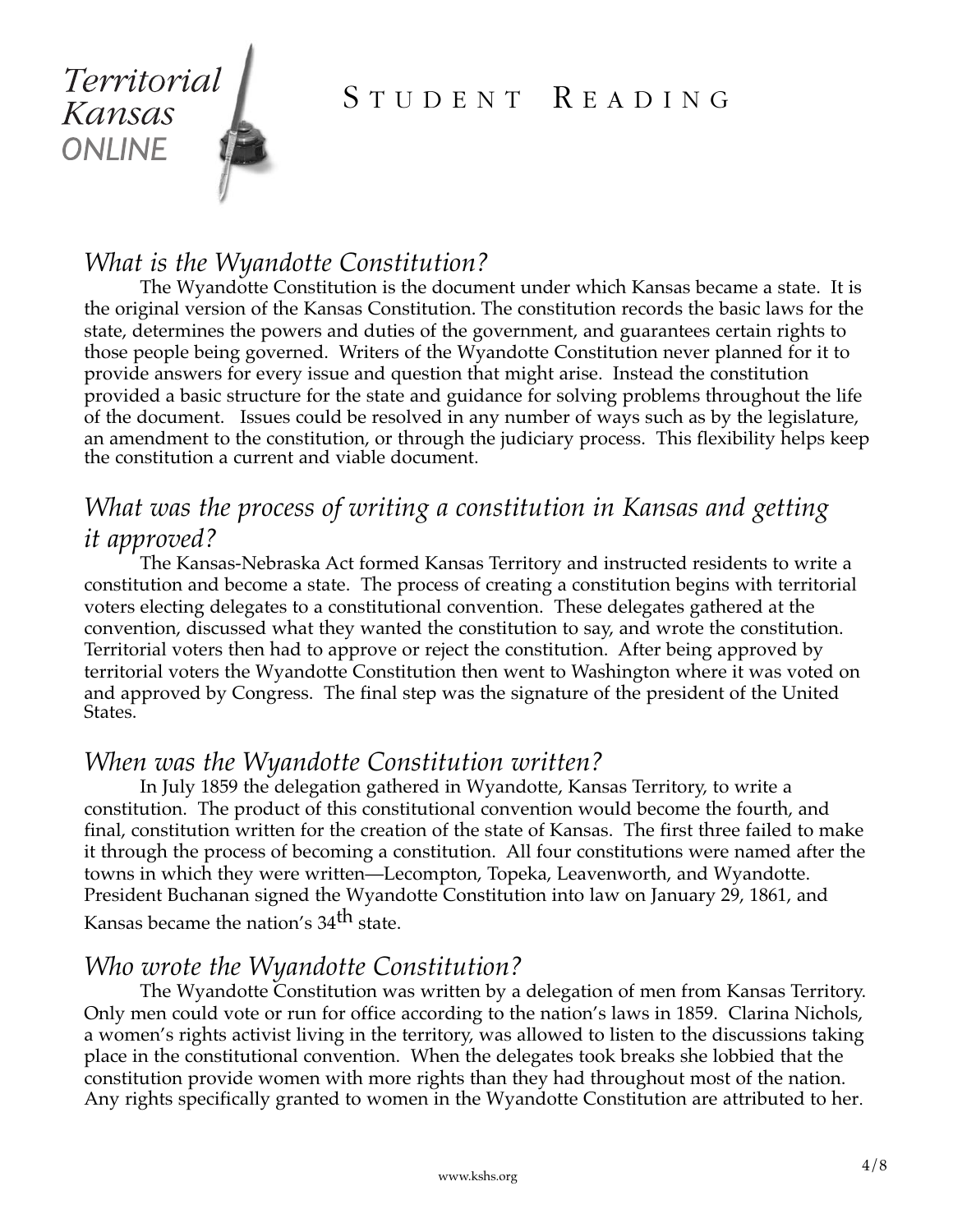| erritoria |       |  |
|-----------|-------|--|
|           | ansas |  |
|           |       |  |

Name: Name:\_

# Reading the Wyandotte Constitution *Reading the Wyandotte Constitution*

| Questions     | Will slavery be allowed in the state of<br>Kansas?                                                                                                                                                                       | Who has the right to run for an executive<br>office?                                                                                                                                                                                                                                                                                                                                                                                                                                                                          | Who has the right to hold a legislative office?                                                                                                                                                                                                                                                                                                                                        |
|---------------|--------------------------------------------------------------------------------------------------------------------------------------------------------------------------------------------------------------------------|-------------------------------------------------------------------------------------------------------------------------------------------------------------------------------------------------------------------------------------------------------------------------------------------------------------------------------------------------------------------------------------------------------------------------------------------------------------------------------------------------------------------------------|----------------------------------------------------------------------------------------------------------------------------------------------------------------------------------------------------------------------------------------------------------------------------------------------------------------------------------------------------------------------------------------|
| Definitions   | constitution establishing and guaranteeing<br>involuntary servitude = Forcing people to<br>citizens their fundamentals civil rights.<br><b>Bill of Rights</b> = That portion of a<br>work, or serve, against their will. | the political party system before being placed<br>was believed that unqualified candidates for<br>these offices would be weeded out through<br>qualifications for this office were given. It<br>Executive Department = The executive<br>branch of state government. No<br>on the ballot.                                                                                                                                                                                                                                      | unqualified people might run for office at the<br>county or district = Legislators are elected at<br>Legislature = The legislative branch of state<br>qualified voter = A person eligible to vote<br>county or district. There was concern that<br>the local level to represent people in their<br>under Article V, Section 1, of this<br>government.<br>constitution.<br>local level. |
| Constitutuion | There shall be no slavery in this State, and no<br>punishment of crime, whereof the party shall<br>involuntary servitude, except for the<br>have been duly convicted.<br><b>Bill of Rights, Section 6</b>                | election, and until their successors are elected<br>the second Monday in January, next after the<br>governor, Lieutenant Governor, Secretary of<br>The Executive Department shall consist of a<br>members of the Legislature, and shall hold<br>State, Auditor, Treasurer, Attorney General<br>their offices for the term of two years from<br>who shall be chosen by the electors of the<br>and Superintendent of Public Instruction,<br>State at the time and place of voting for<br>Article I, Section 1<br>and qualified. | the county or district for which he is elected.<br>election a qualified voter of and resident in<br>Legislature who is not at the time of his<br>No person shall be a member of the<br>Article II, Section 4                                                                                                                                                                           |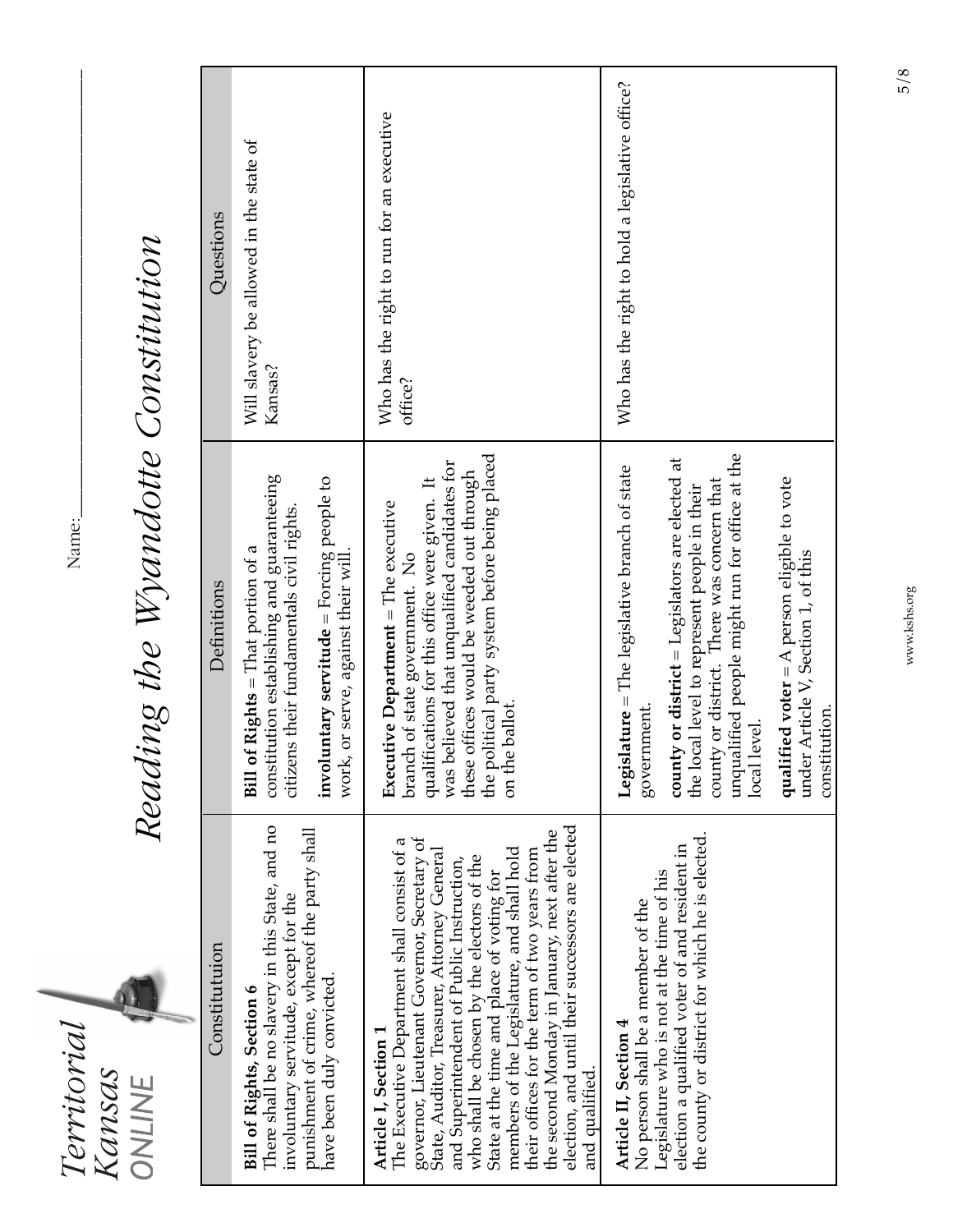| Constitutuion                                                                                                                                                                                                                                                                                                                                                                                                                                                                                                                                                                                                | Definitions                                                                                                                                                                                                                                                                                                                      | Questions                                         |
|--------------------------------------------------------------------------------------------------------------------------------------------------------------------------------------------------------------------------------------------------------------------------------------------------------------------------------------------------------------------------------------------------------------------------------------------------------------------------------------------------------------------------------------------------------------------------------------------------------------|----------------------------------------------------------------------------------------------------------------------------------------------------------------------------------------------------------------------------------------------------------------------------------------------------------------------------------|---------------------------------------------------|
| make no distinction between the rights of<br>formation and regulation of schools, shall<br>The Legislature, in providing for the<br>Article II, Section 23<br>males and females.                                                                                                                                                                                                                                                                                                                                                                                                                             | ict level to create and manage schools.<br>is to election of people on a county or<br>established in Article V, Section 1, will be<br>istinction between $=$ Voter criteria<br>County superintendent is one example.<br>applied to both to males and females.<br>formation and regulation of schools<br>Refer<br>distri<br>no di | Who has the right to vote in school<br>elections? |
| Every white male person, of twenty-one years<br>next preceding such election, shall be deemed<br>birth who shall have declared their intention<br>following classes, who shall have resided in<br>to become citizens, conformably to the laws<br>which he offers to vote at least thirty days<br>United States. Second, Persons of foreign<br>election, and in the township or ward in<br>a qualified elector: First, Citizens of the<br>and upward, belonging to either of the<br>Kansas six months next preceding any<br>of the United States on the subject of<br>Article V, Section 1<br>naturalization. | unusual in the 1800s to allow non-citizens to<br>submitting a declaration of intent is the first<br>in becoming a U.S. citizen. It was not<br>declared their intention $=$ Filling out and<br>vote in an effort to entice more people to<br>settle in an area.<br>step i                                                         | Who has the right to vote?                        |
| bodied white male citizens, between the ages<br>United States or of this State; but all citizens,<br>there from, upon such conditions as may be<br>of twenty-one and forty-five years, except<br>averse to bearing arms, shall be exempted<br>who, from scruples of conscience, may be<br>The militia shall be composed of all able-<br>of any religious denomination whatever,<br>such as are exempted by the laws of the<br>Article VIII, Section 1<br>prescribed by law.                                                                                                                                  | $militia = The$ militia of the 1800s is part of<br>the defense structure that became today's<br>scruples of conscience = Reluctance for<br>ethical or moral reasons.<br>National Guard.                                                                                                                                          | Who has the right to be in the militia?           |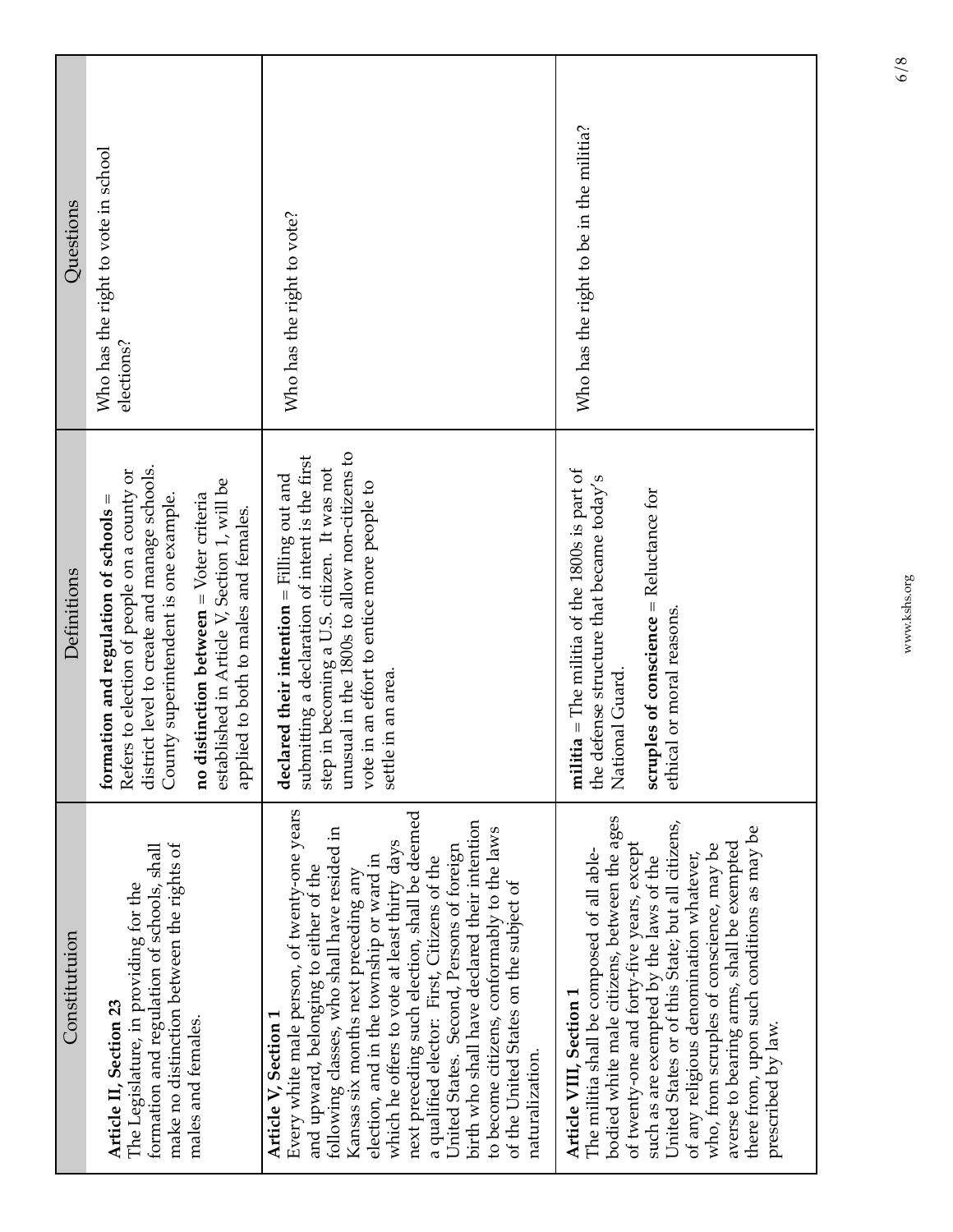| Constitutuion                                                                                                                    | Definitions                                                                                                                                                                                                                                                                                                | Questions                                                             |
|----------------------------------------------------------------------------------------------------------------------------------|------------------------------------------------------------------------------------------------------------------------------------------------------------------------------------------------------------------------------------------------------------------------------------------------------------|-----------------------------------------------------------------------|
| The Legislature shall provide for the<br>Article XV: Miscellaneous                                                               | $property = Land, structures, or other$<br>estate.<br>real<br>real <sub>t</sub>                                                                                                                                                                                                                            | Who has the right to own property separate<br>from his or her spouse? |
| personal and mixed, separate and apart from<br>acquiring and possessing property, real,<br>protection of the rights of women, in | personal property = Any property that is not<br>considered real property.                                                                                                                                                                                                                                  |                                                                       |
| the husband; and shall also provide for their<br>equal rights in the possession of their<br>children.                            | children. For example, in terms of raising a<br>mothers with rights equal to the father's in<br>regard to the custody and raising of their<br>possession of their children = $P_{\text{rovided}}$<br>a mother would have equal input<br>deciding whether to send a child to a<br>boarding school.<br>child | Who has rights to the possession of his or her<br>children?           |